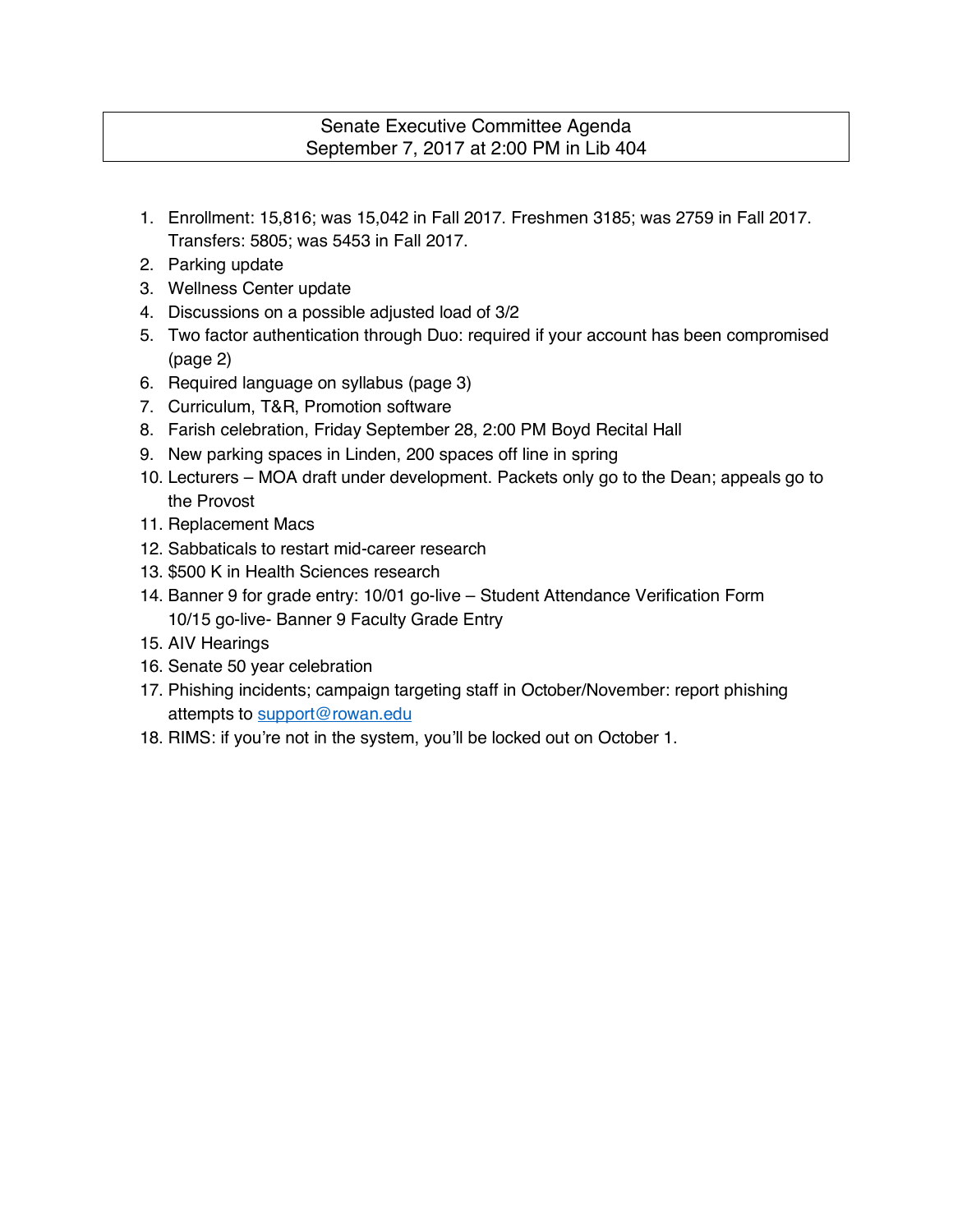

## **Duo Security: Authentication Options**

| <b>Duo Option</b>                              | <b>Duo App Push</b><br><b>Notification</b>                                                                   | <b>App Passcodes</b>                                          | <b>Text Passcodes</b>                                    | <b>Phone Calls</b>                                          | <b>Hardware Token</b>                                                         |
|------------------------------------------------|--------------------------------------------------------------------------------------------------------------|---------------------------------------------------------------|----------------------------------------------------------|-------------------------------------------------------------|-------------------------------------------------------------------------------|
|                                                |                                                                                                              | $=$<br>$=$<br>192480                                          | 192480<br>192480<br><b>IESSAGE</b>                       | PRESS "1" TO<br>AUTHENTICATE                                |                                                                               |
| <b>Description</b>                             | Duo sends a login request<br>to your phone using the<br>Duo Mobile App. Just tap<br>Approve to authenticate. | Generate a passcode<br>as needed using the<br>Duo Mobile app. | Receive a passcode<br>via text message.                  | Duo calls your phone.<br>Press 1 to<br>authenticate.        | Hardware token<br>presents a code that<br>you enter in the<br>Passcode field. |
| <b>Platforms</b>                               | iOS<br>Android<br><b>BlackBerry</b><br><b>Windows Mobile</b>                                                 | iOS<br>Android<br><b>BlackBerry</b><br><b>Windows Mobile</b>  | All phones with SMS<br>text messaging                    | All phones, including<br>landlines and basic<br>cell phones | Platform independent                                                          |
| <b>User Cost</b>                               | <b>None</b>                                                                                                  | <b>None</b>                                                   | Carrier charges may<br>apply; no charge if<br>using WiFi | <b>None</b>                                                 | No cost at this<br>time.                                                      |
| <b>Network</b><br><b>Connection</b><br>Needed? | Cellular network or WiFi                                                                                     | <b>None</b>                                                   | Cellular network or<br><b>WiFi</b>                       | Cellular service<br>required for calls to<br>cell phones.   | <b>None</b>                                                                   |

No cellular or WiFi service? Use the Duo App to generate a passcode. No need to enroll a phone number. Just install and enroll the app.

Need emergency access? Login to https://duo.rowan.edu for an emergency bypass code.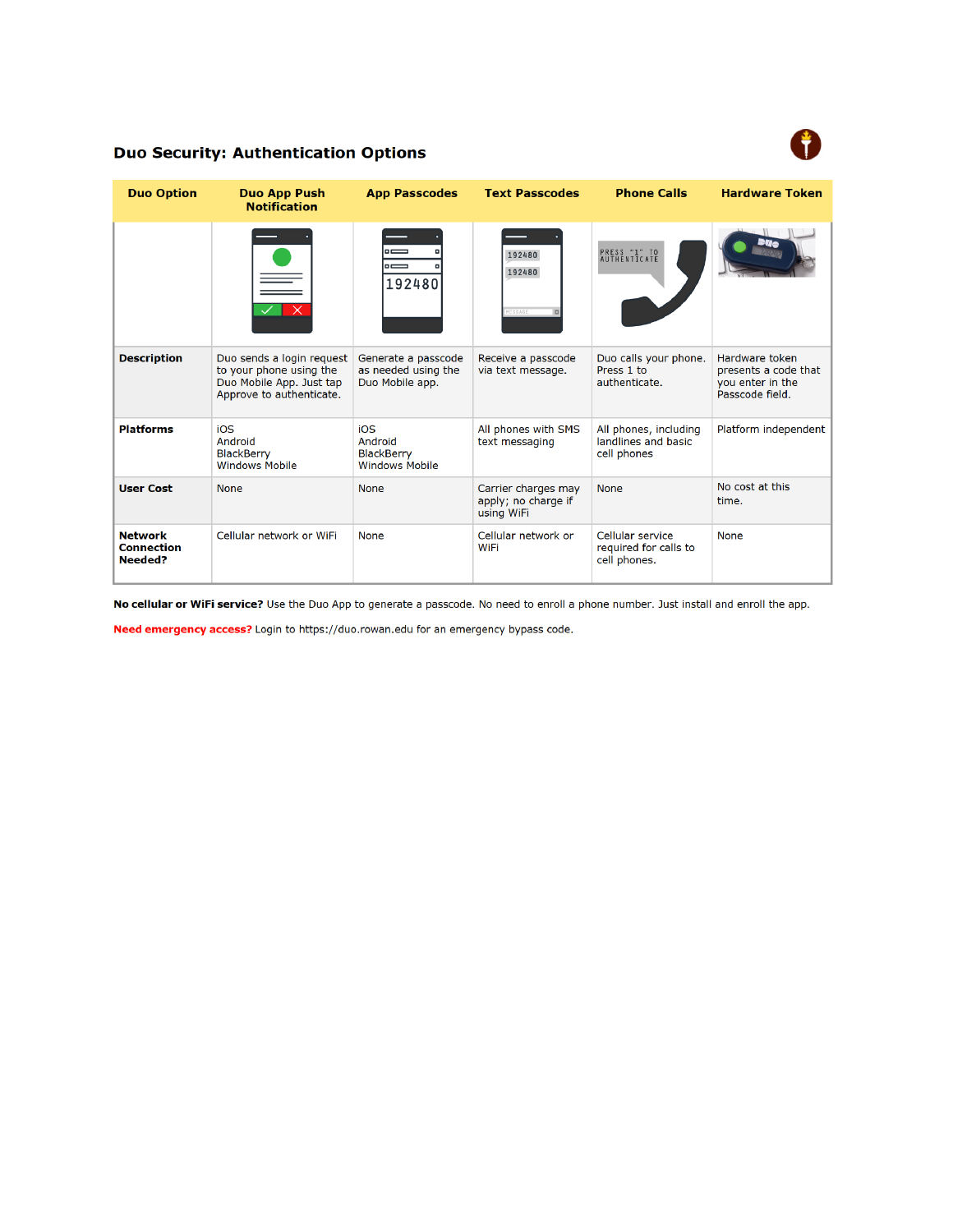**Title:** *Syllabus Policy* **Subject:** *Academic Affairs* **Policy No:** *AA: 2015: 15* **Applies:** *University-Wide* **Issuing Authority:** *Provost / Senior Vice President for Academic Affairs* **Responsible Officer:** *Deans* **Adopted: Last Revision:** *08/16/18* **Last Reviewed:** *08/01/2015*

## I. PURPOSE

The purpose of this policy is to provide guidelines for faculty in the development of course syllabi.

## II. ACCOUNTABILITY

Under direction of the Provost, all Deans and Department Chairs shall implement this policy and all faculty shall ensure compliance with the policy.

## III. APPLICABILITY

This policy applies to all students of Rowan University.

## IV. POLICY

- 1. Syllabi are important documents that specify the expectations and responsibilities of faculty and students with respect to a given course, constituting an enforceable agreement.
- 2. Prior to the end of the drop/add period, faculty shall disseminate to each class section the following information:
	- a. Instructor's office hours and contact information
	- b. The meeting times and locations
	- c. A course description and statement of course objectives
	- d. The proposed topical outline, where appropriate
	- e. Course requirements (e.g., readings, research group work, presentations)
	- f. The criteria and procedures for evaluating student performance including the availability of a pass/no credit option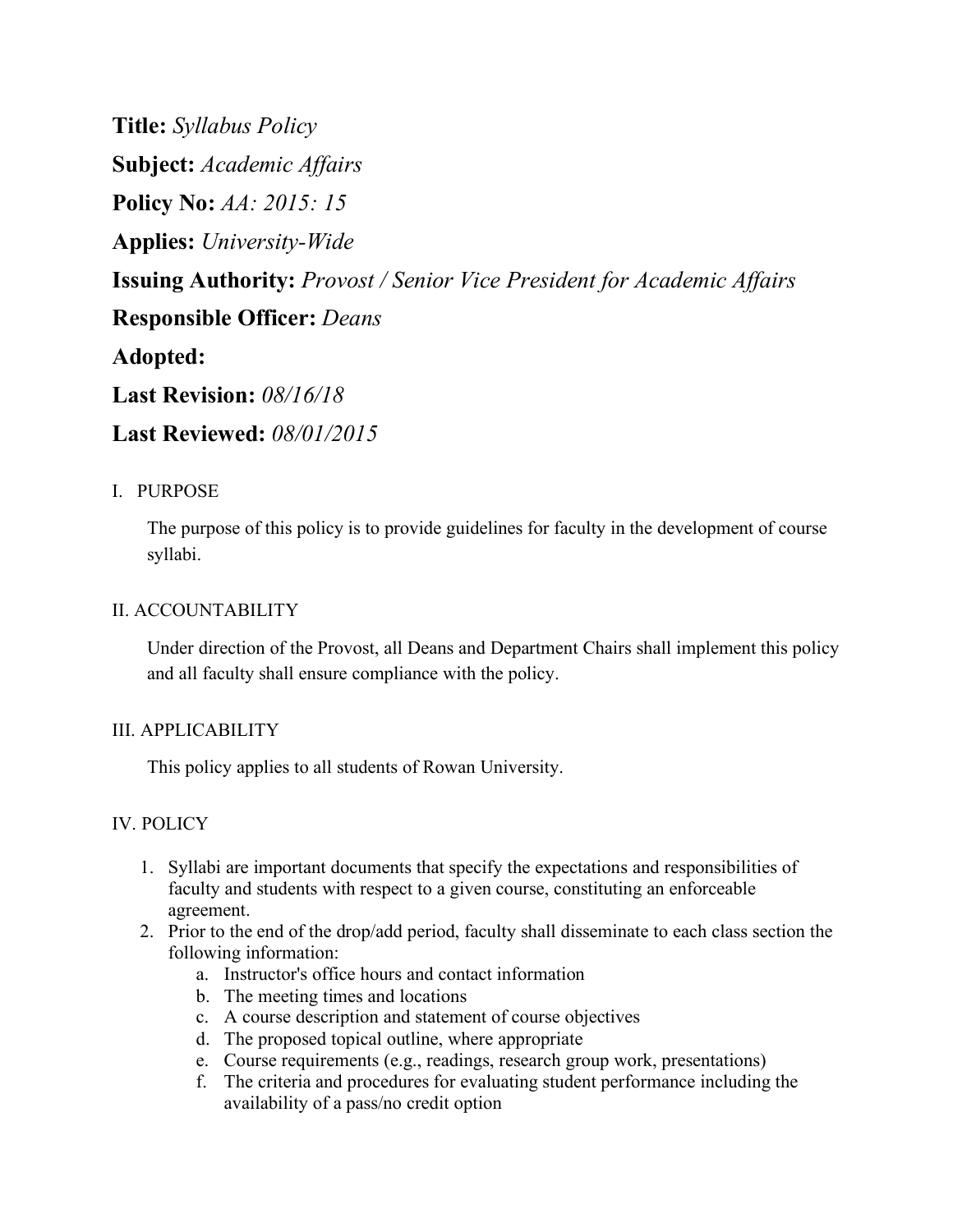- g. The attendance policy, within the parameters of the existing University policy
- h. Additional departmental or instructor policies as well as appropriate Universitywide policies
- i. **Rowan Core course syllabi will also include**:
	- i. The course objectives that were approved by the Rowan Core committee; additional course objectives can be included at the faculty's discretion.
	- ii. The aligned Rowan Core outcomes that were approved by the Rowan Core Committee
	- iii. A brief statement describing Rowan Core (to be supplied by the Rowan Core Committee)
- 3. University-wide policies:
	- a. Whether distributed in print or electronically, the syllabus should refer to but does not need to reproduce, relevant University wide policies. University-wide policies are posted on-line and are distributed to students as part of the Student Information Guide (available www.rowan.edu/studentaffairs/infoguide/). Instructors are encouraged to emphasize the importance of this information and verify student access as appropriate. Relevant University-wide policies include the following:
		- i. Classroom Behavior Policy
		- ii. Academic Integrity Policy
		- iii. Student Accommodation Policy
		- iv. Laptop Computers in the Classroom
		- v. University Attendance Policy
- 4. Distribution:
	- a. Syllabi may be distributed in the form of printed copies or may be distributed electronically via an Open Area folder, website, or web-based course management software such as Blackboard. Instructors should ensure that electronically distributed syllabi are readily available in a stable location and that students have been informed of how to access the syllabus. Use of document access tracking in Blackboard is encouraged to verify that students have accessed the information.
	- b. Students with limited access to a computer or printer may request a printed copy. Departments will determine procedures for keeping copies of syllabi on file.
- 5. Changes:
	- a. While making changes to the syllabus after it is distributed is strongly discouraged, in cases where alterations are unavoidable, the instructor must inform students in writing (via printed copy, email, website or web-based course management software) in an expeditious manner.
- 6. Faculty are requested to include the following statement on their syllabi:

Your academic success is important. If you have a documented disability that may have an impact upon your work in this class, please contact me. Students must provide documentation of their disability to the Academic Success Center in order to